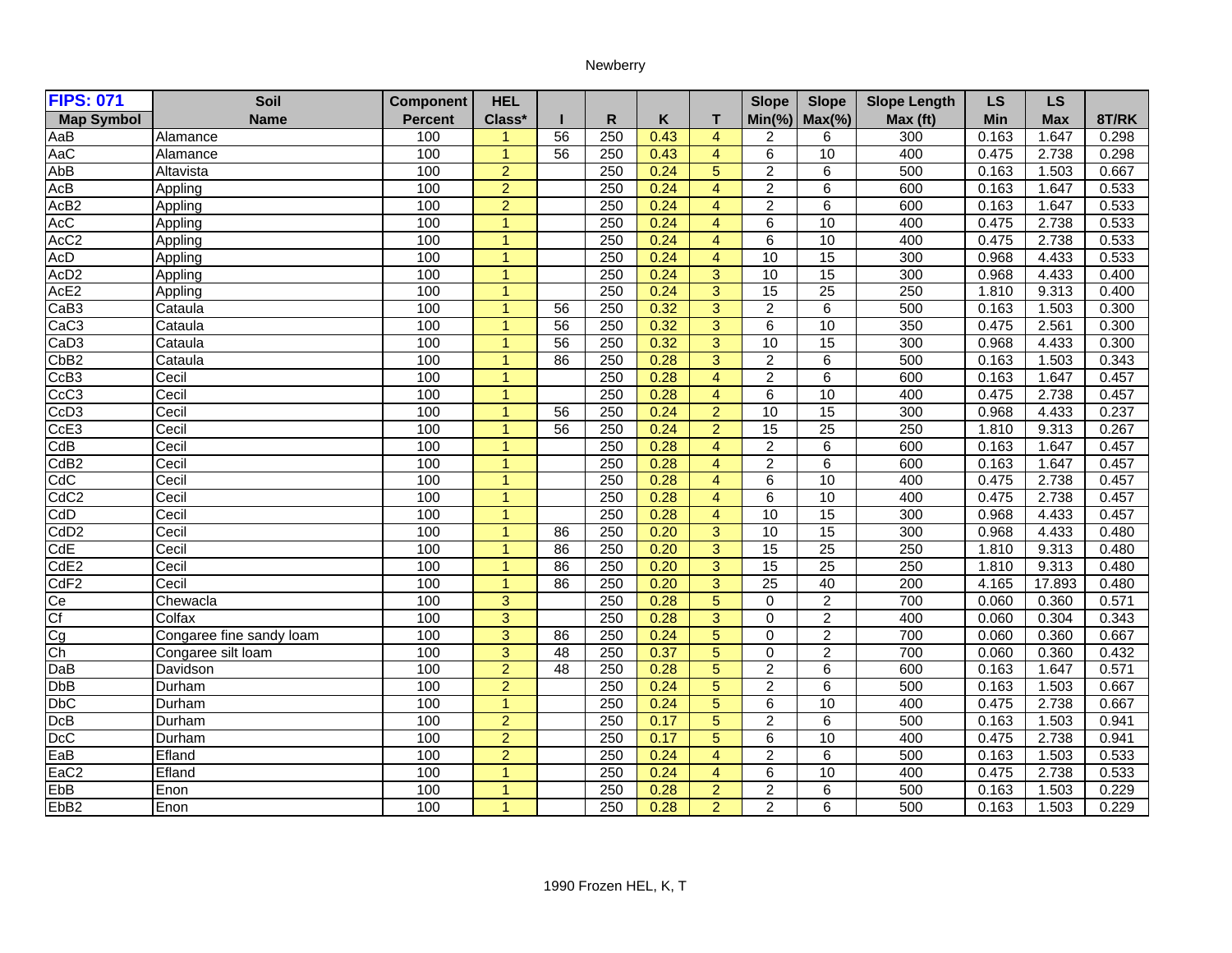## Newberry

| <b>FIPS: 071</b>  | Soil            | <b>Component</b> | <b>HEL</b>           |                 |                  |      |                 | <b>Slope</b>    | <b>Slope</b>    | <b>Slope Length</b> | <b>LS</b> | <b>LS</b>  |       |
|-------------------|-----------------|------------------|----------------------|-----------------|------------------|------|-----------------|-----------------|-----------------|---------------------|-----------|------------|-------|
| <b>Map Symbol</b> | <b>Name</b>     | <b>Percent</b>   | Class*               |                 | $\mathsf{R}$     | K    | T.              | $Min(\% )$      | $Max(\% )$      | Max (ft)            | Min       | <b>Max</b> | 8T/RK |
| <b>EbC</b>        | Enon            | 100              | 1                    |                 | 250              | 0.28 | $\overline{2}$  | 6               | 10              | 400                 | 0.475     | 2.738      | 0.229 |
| EbC <sub>2</sub>  | Enon            | 100              | $\overline{1}$       |                 | 250              | 0.28 | $\overline{2}$  | 6               | 10              | 400                 | 0.475     | 2.738      | 0.229 |
| <b>EbD</b>        | Enon            | 100              | $\overline{1}$       |                 | 250              | 0.28 | $\overline{2}$  | 10              | 15              | 300                 | 0.968     | 4.433      | 0.229 |
| Eb <sub>D2</sub>  | Enon            | 100              | $\blacktriangleleft$ |                 | 250              | 0.28 | $\overline{2}$  | 10              | 15              | 300                 | 0.968     | 4.433      | 0.229 |
| EbE               | Enon            | 100              | $\overline{1}$       |                 | 250              | 0.28 | $\overline{2}$  | $\overline{15}$ | $\overline{25}$ | 250                 | 1.810     | 9.313      | 0.229 |
| EbE <sub>2</sub>  | Enon            | 100              | $\blacktriangleleft$ |                 | 250              | 0.28 | 2               | $\overline{15}$ | $\overline{25}$ | 250                 | 1.810     | 9.313      | 0.229 |
| GaB               | Georgeville     | 100              | $\overline{1}$       | 56              | 250              | 0.43 | $\overline{4}$  | $\overline{2}$  | 6               | 600                 | 0.163     | 1.647      | 0.298 |
| GaC               | Georgeville     | 100              | $\blacktriangleleft$ | 56              | 250              | 0.43 | $\overline{4}$  | 6               | 10              | 400                 | 0.475     | 2.738      | 0.298 |
| GaD               | Georgeville     | 100              | $\overline{1}$       |                 | 250              | 0.43 | $\overline{4}$  | 10              | $\overline{15}$ | 300                 | 0.968     | 4.433      | 0.298 |
| GbB <sub>2</sub>  | Georgeville     | 100              | $\blacktriangleleft$ | 48              | 250              | 0.49 | $\overline{4}$  | $\overline{2}$  | 6               | 600                 | 0.163     | 1.647      | 0.261 |
| GbC <sub>2</sub>  | Georgeville     | 100              | $\overline{1}$       | $\overline{48}$ | 250              | 0.49 | $\overline{4}$  | 6               | 10              | 400                 | 0.475     | 2.738      | 0.261 |
| GbC <sub>3</sub>  | Georgeville     | 100              | $\overline{1}$       |                 | 250              | 0.32 | 3               | 6               | 10              | 400                 | 0.475     | 2.738      | 0.300 |
| GbD <sub>3</sub>  | Georgeville     | 100              | $\overline{1}$       |                 | 250              | 0.32 | $\overline{3}$  | 10              | 15              | 300                 | 0.968     | 4.433      | 0.300 |
| GcC               | Goldston        | 100              | $\overline{1}$       |                 | 250              | 0.15 | $\overline{2}$  | 6               | 10              | 400                 | 0.475     | 2.738      | 0.427 |
| GcD               | Goldston        | 100              | $\overline{1}$       |                 | 250              | 0.15 | $\overline{2}$  | 10              | 15              | 300                 | 0.968     | 4.433      | 0.427 |
| HaB               | Helena          | 100              | $\overline{2}$       |                 | 250              | 0.15 | 3               | $\overline{c}$  | 6               | 500                 | 0.163     | 1.503      | 0.640 |
| HaC               | Helena          | 100              | $\overline{1}$       |                 | 250              | 0.15 | $\overline{3}$  | 6               | 10              | 350                 | 0.475     | 2.561      | 0.640 |
| HaC <sub>2</sub>  | Helena          | 100              | $\overline{1}$       |                 | $\overline{250}$ | 0.15 | 3               | 6               | 10              | 350                 | 0.475     | 2.561      | 0.640 |
| HaD <sub>2</sub>  | <b>Helena</b>   | 100              | $\overline{1}$       |                 | 250              | 0.15 | 3               | 10              | 15              | 300                 | 0.968     | 4.433      | 0.640 |
| HbB               | Helena          | 100              | $\overline{2}$       |                 | 250              | 0.20 | 3               | $\overline{2}$  | 6               | 500                 | 0.163     | 1.503      | 0.480 |
| <b>HcB</b>        | Herndon         | 100              | $\blacktriangleleft$ | 56              | 250              | 0.43 | 5               | $\overline{c}$  | 6               | 600                 | 0.163     | 1.647      | 0.372 |
| HcB <sub>2</sub>  | Herndon         | 100              | $\overline{1}$       | 56              | 250              | 0.43 | 5               | $\overline{2}$  | 6               | 600                 | 0.163     | 1.647      | 0.372 |
| <b>HcC</b>        | Herndon         | 100              | $\overline{1}$       | 56              | 250              | 0.43 | $\overline{5}$  | $\overline{6}$  | 10              | 400                 | 0.475     | 2.738      | 0.372 |
| HcC <sub>2</sub>  | Herndon         | 100              | $\overline{1}$       | 56              | 250              | 0.43 | 5               | 6               | 10              | 400                 | 0.475     | 2.738      | 0.372 |
| HCD               | Herndon         | 100              | $\blacktriangleleft$ | $\overline{56}$ | 250              | 0.43 | $\overline{5}$  | 10              | $\overline{15}$ | 300                 | 0.968     | 4.433      | 0.372 |
| HcD <sub>2</sub>  | Herndon         | 100              | $\overline{1}$       | 56              | 250              | 0.43 | $5\phantom{.0}$ | 10              | 15              | 300                 | 0.968     | 4.433      | 0.372 |
| <b>HdB</b>        | Hiwassee        | 100              | $\overline{2}$       |                 | 250              | 0.28 | $\overline{5}$  | $\overline{2}$  | $\overline{6}$  | 600                 | 0.163     | 1.647      | 0.571 |
| HdB <sub>2</sub>  | <b>Hiwassee</b> | 100              | $\overline{1}$       |                 | 250              | 0.28 | $5\phantom{.0}$ | $\overline{2}$  | 6               | 600                 | 0.163     | 1.647      | 0.571 |
| <b>HdC</b>        | Hiwassee        | 100              | $\overline{1}$       |                 | 250              | 0.28 | $\overline{5}$  | 6               | 10              | 400                 | 0.475     | 2.738      | 0.571 |
| HcD <sub>2</sub>  | Hiwassee        | 100              | $\blacktriangleleft$ |                 | 250              | 0.28 | $5\phantom{.0}$ | 6               | 10              | 400                 | 0.475     | 2.738      | 0.571 |
| HdD <sub>2</sub>  | Hiwassee        | 100              | $\overline{1}$       |                 | 250              | 0.28 | 5               | 10              | 15              | 300                 | 0.968     | 4.433      | 0.571 |
| $l$ aB            | Iredell         | 100              | $\overline{1}$       | 86              | 250              | 0.28 | 3               | $\overline{2}$  | $\overline{6}$  | 600                 | 0.163     | 1.647      | 0.343 |
| aB3               | Lloyd           | 100              | $\overline{1}$       |                 | 250              | 0.28 | 5               | 2               | 6               | 600                 | 0.163     | 1.647      | 0.571 |
| LaC3              | Lloyd           | 100              | $\overline{1}$       |                 | 250              | 0.28 | $\overline{5}$  | 6               | $\overline{10}$ | 400                 | 0.475     | 2.738      | 0.571 |
| LaD3              | Lloyd           | 100              | $\overline{1}$       | 56              | 250              | 0.24 | $\overline{2}$  | 10              | 15              | 300                 | 0.968     | 4.433      | 0.267 |
| $_{\text{bB}}$    | Lloyd           | 100              | $\overline{1}$       |                 | $\overline{250}$ | 0.28 | 5               | $\overline{2}$  | $\overline{6}$  | 600                 | 0.163     | 1.647      | 0.571 |
| LbB2              | Lloyd           | 100              | $\mathbf{1}$         |                 | 250              | 0.28 | 5               | $\overline{2}$  | 6               | 600                 | 0.163     | 1.647      | 0.571 |
| bc                | Lloyd           | 100              | $\overline{1}$       |                 | 250              | 0.28 | $\overline{5}$  | 6               | 10              | 400                 | 0.475     | 2.738      | 0.571 |
| LbC2              | Lloyd           | 100              | $\overline{1}$       |                 | 250              | 0.28 | 5               | 6               | 10              | 400                 | 0.475     | 2.738      | 0.571 |
| LbD               | Lloyd           | 100              | $\overline{1}$       |                 | 250              | 0.28 | 5               | 10              | 15              | 300                 | 0.968     | 4.433      | 0.571 |